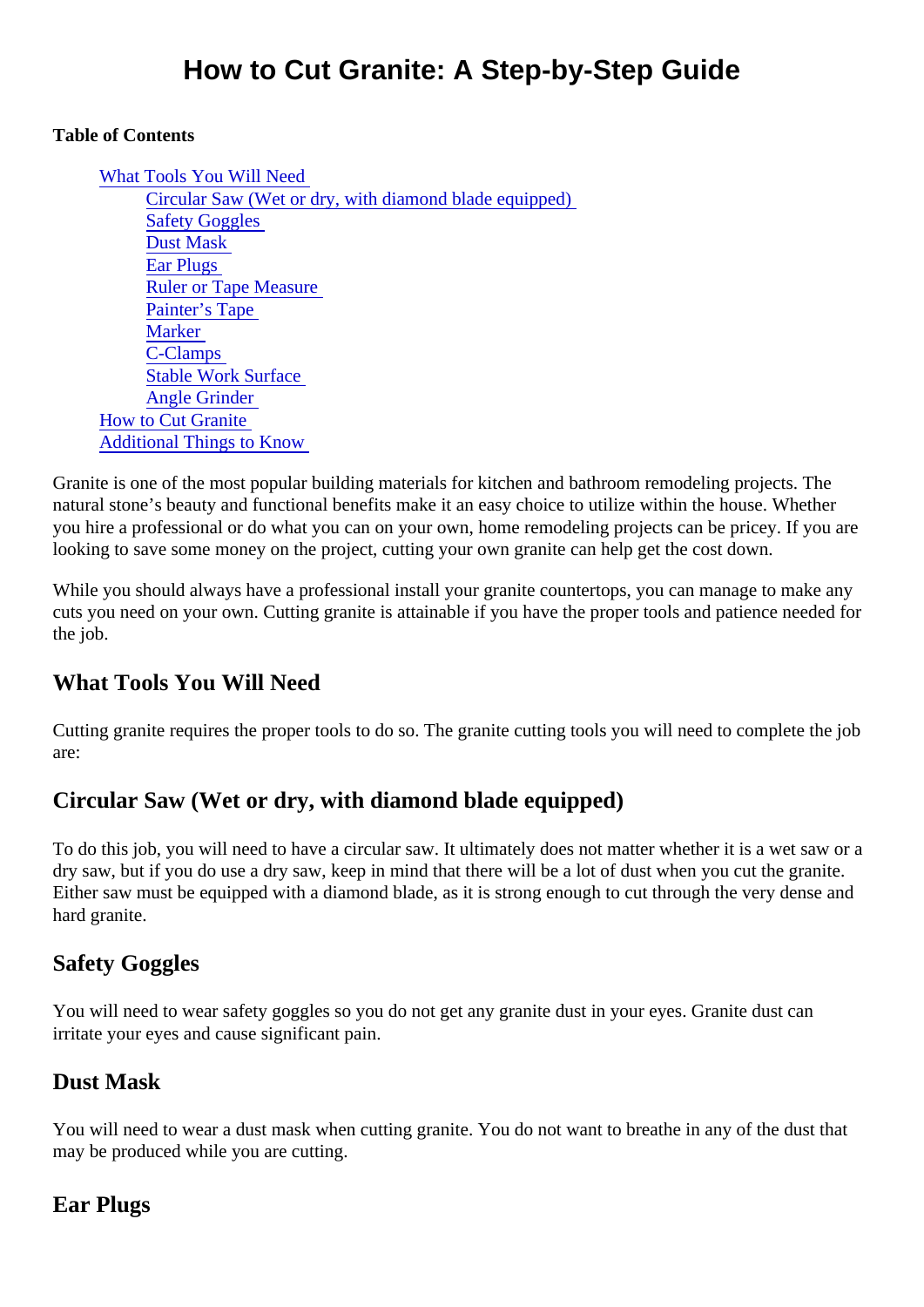If you are sensitive to loud noises, you may want to consider using ear plugs. The sound of the saw cutting through the granite will be very loud.

### **Ruler or Tape Measure**

You need a ruler or tape measure for the job to measure out a straight line that you will cut. After measuring where you want to make the cut, you will apply painter's tape.

### **Painter's Tape**

You will need painter's tape to mark a line where you want to cut the granite. Painter's tape is easy to move if you mess up the measurement before cutting.

### **Marker**

You will use the marker to draw a straight line on the painter's tape to help create a visual guide as you are cutting.

### **C-Clamps**

C-Clamps will be used to hold the granite firmly in place while cutting.

### **Stable Work Surface**

You will need to clamp down the granite in several places on a stable workbench or similar surface. Do not use any surface that is able to move.

### **Angle Grinder**

You will need an angle grinder to smooth any edges after you cut the granite.

### **How to Cut Granite**

### **Step 1: Put on Safety Gear**

To start, make sure you have your safety gear on (Goggles, dust mask, ear plugs).

### **Step 2: Set Up Work Area**

Next, you will set up your work area. Move the granite onto the workbench or other stable surface that you will be cutting on. Place C-clamps on the granite slab every few feet to hold it in place.

### **Step 3: Measure the Area You Want to Cut**

Use the ruler or tape measure to confirm the area that you will want to make the cut in. You will need to be very precise, as there is no going back if you make a mistake.

# **Step 4: Apply the Painter's Tape**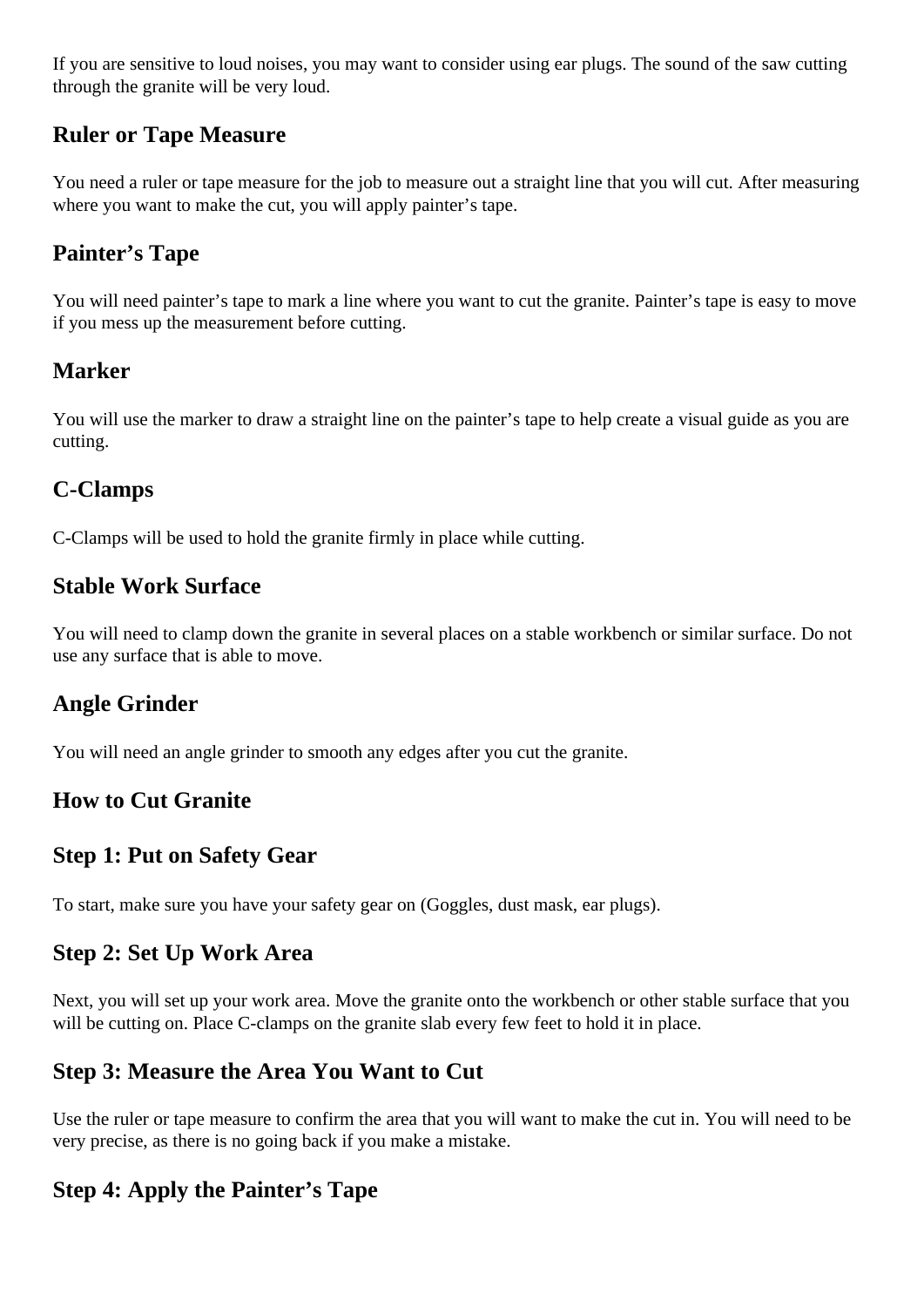<span id="page-2-0"></span>After measuring out where you will make the cut, apply the strip of painter's tape to the area where you will be cutting. After you do this, draw a straight line on the tape while using the ruler or tape measure as a guide (A ruler is better for ensuring a straight line). This line is so important because it will serve as a visual aid while cutting, so you must be very careful when marking.

### **Step 5: Prepare the Saw**

Prepare the saw that you will be using for the job. Whether you are using a wet saw or a dry saw, it will need to have a diamond blade. A weaker blade will not be able to cut through the granite slab.

## **Step 6: Begin Cutting the Granite**

Once you have completed the steps above, you can begin cutting the granite. Be sure to go easy and do not force the saw. If you force the saw, you will risk messing up the cut and your entire project will be ruined. Always stand to the side for safety reasons. Although you can use the saw with one hand, you should use two hands to be careful.

## **Step 7: Spray Water on the Granite**

Have a helper spray water on the granite as you are making the cut. You need to do this because of the heat and pressure caused by cutting granite. You will not want the saw to overheat. If you do not have a helper to work with you, you will need to use a wet saw for the job. A wet saw will spray water on the granite as you cut.

### **Step 8: Keep Your Eyes on the Saw**

Make sure to never look away from the saw as you are cutting. By doing so, you risk messing up the cut as well as getting injured.

### **Step 9: Checking Your Cut**

After you have completed the cut, you should check to ensure that the cut you made was satisfactory. If you are satisfied, you can complete the job or move on to your next cut by repeating the marking and cutting process. If you are not quite satisfied, you can correct small errors by re-applying tape and cutting again.

### **Step 10: Polish the Granite**

Use an angle grinder equipped with a diamond grinding wheel to smooth and shape edges to your desired look.

# **Additional Things to Know**

Before cutting granite, you should always:

- Tie back any long hair
- 

Remove any jewelry